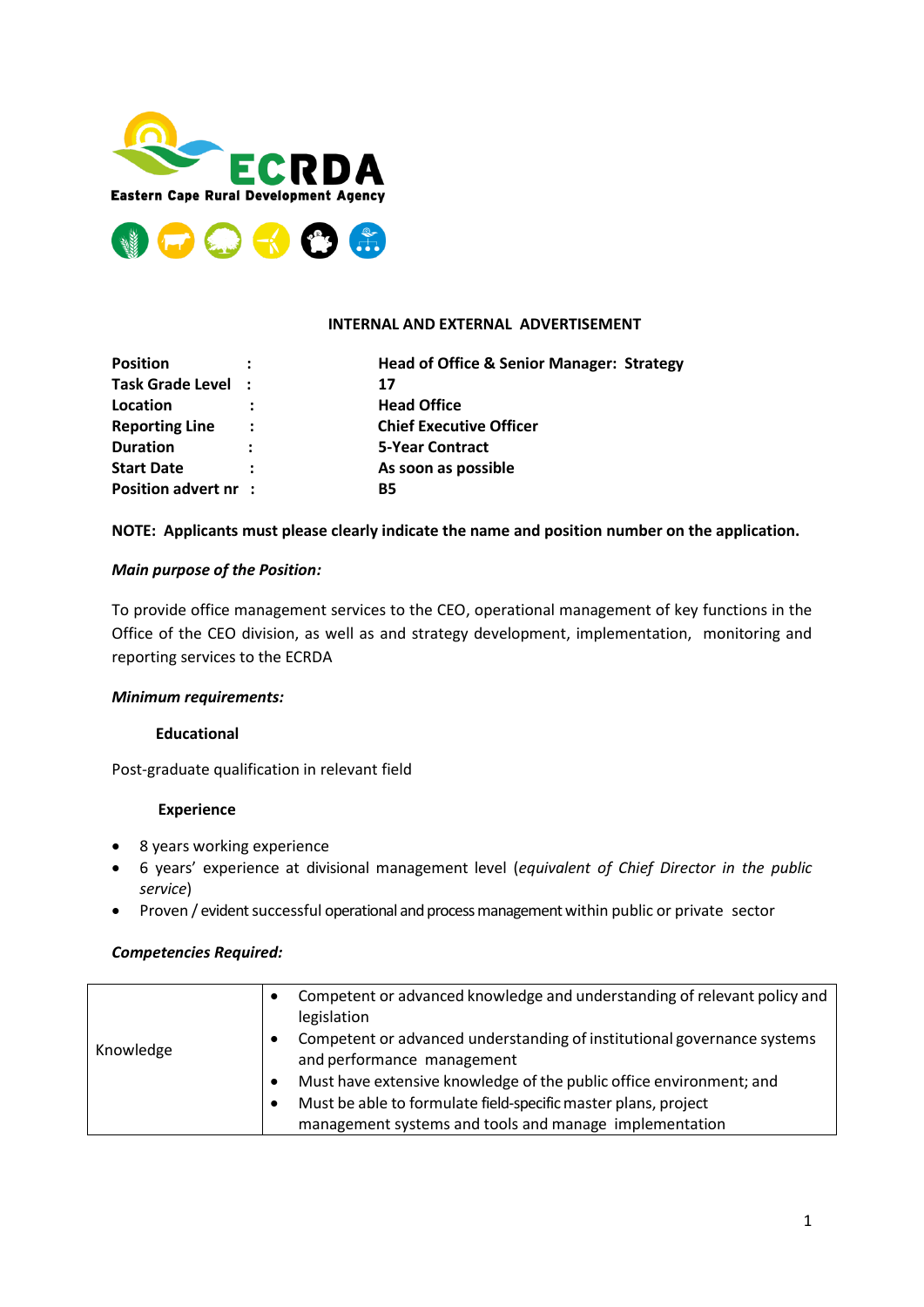|                     | Assessed Competent or Advanced proficiency level on the following leading |  |  |
|---------------------|---------------------------------------------------------------------------|--|--|
|                     | competences:                                                              |  |  |
|                     | <b>Strategic Direction and Leadership</b><br>$\blacksquare$               |  |  |
|                     | People Management<br>۰                                                    |  |  |
| Leading Competences | Programme and Project Management<br>$\blacksquare$                        |  |  |
|                     | <b>Financial Management</b><br>۰                                          |  |  |
|                     | Change Leadership<br>۰                                                    |  |  |
|                     | Governance Leadership<br>۰                                                |  |  |
|                     | <b>Stakeholder Relations</b><br>-                                         |  |  |
|                     | Assessed Competent or Advanced proficiency level on the following core    |  |  |
|                     | competences:                                                              |  |  |
|                     | Moral Competence                                                          |  |  |
| Core Competences    | Planning and Organising<br>۰                                              |  |  |
|                     | Analysis and Innovation<br>$\blacksquare$                                 |  |  |
|                     | Knowledge and Information Management<br>$\blacksquare$                    |  |  |
|                     | Communication<br>-                                                        |  |  |
|                     | <b>Results and Quality Focus</b><br>۰                                     |  |  |

# *Key Performance Areas:*

|                | <b>Co-ordinate Strategy Planning:</b>                                                                                                                                                                                                                                                                                                                                                                                                                                                                                                                                                                                                                                                                                                                                                                                                                                                                                                                                                                                                                                                                                                                                                                                                                                                                                                                                                                                                                                                                                                                                                         |
|----------------|-----------------------------------------------------------------------------------------------------------------------------------------------------------------------------------------------------------------------------------------------------------------------------------------------------------------------------------------------------------------------------------------------------------------------------------------------------------------------------------------------------------------------------------------------------------------------------------------------------------------------------------------------------------------------------------------------------------------------------------------------------------------------------------------------------------------------------------------------------------------------------------------------------------------------------------------------------------------------------------------------------------------------------------------------------------------------------------------------------------------------------------------------------------------------------------------------------------------------------------------------------------------------------------------------------------------------------------------------------------------------------------------------------------------------------------------------------------------------------------------------------------------------------------------------------------------------------------------------|
| $\mathbf{1}$ . | Co-ordinate development of ECRDA strategic plans intended to optimise service provision,<br>٠<br>as well as meeting the needs of rural development beneficiaries, and other stakeholders<br>Provide expert advice on strategic planning frameworks, high-quality tools and processes<br>$\bullet$<br>to Executive and Senior Managers to enable a shared understanding of best practice<br>strategic planning and to ensure that planning outcomes are highly effective and well<br>aligned with the direction and objectives of the ECRDA<br>Source or direct the conduct of research into political, legislative, technological and social<br>$\bullet$<br>trends and analyse and interpret strategic trends to identify likely impacts on the ECRDA<br>and inform the executive decision making and strategic planning processes<br>Facilitate the strategic review and planning processes with the executive and senior<br>$\bullet$<br>managers and operational managers, to enable the development of aligned and<br>integrated business plans<br>Facilitate strategy reviews with the Board of the ECRDA<br>$\bullet$<br>Anticipate and respond to unplanned changes in Government priorities or funding<br>$\bullet$<br>appropriations which are likely to impede effective delivery against the strategic plan, and<br>identify mechanisms which mitigate these risks<br>Balance the focus on formal planning processes and provide ongoing planning support to<br>$\bullet$<br>executive management with equally critical long-term scenario modelling and strategic<br>assessments |
|                | In order to ensure co-ordination of strategic planning processes for the ECRDA                                                                                                                                                                                                                                                                                                                                                                                                                                                                                                                                                                                                                                                                                                                                                                                                                                                                                                                                                                                                                                                                                                                                                                                                                                                                                                                                                                                                                                                                                                                |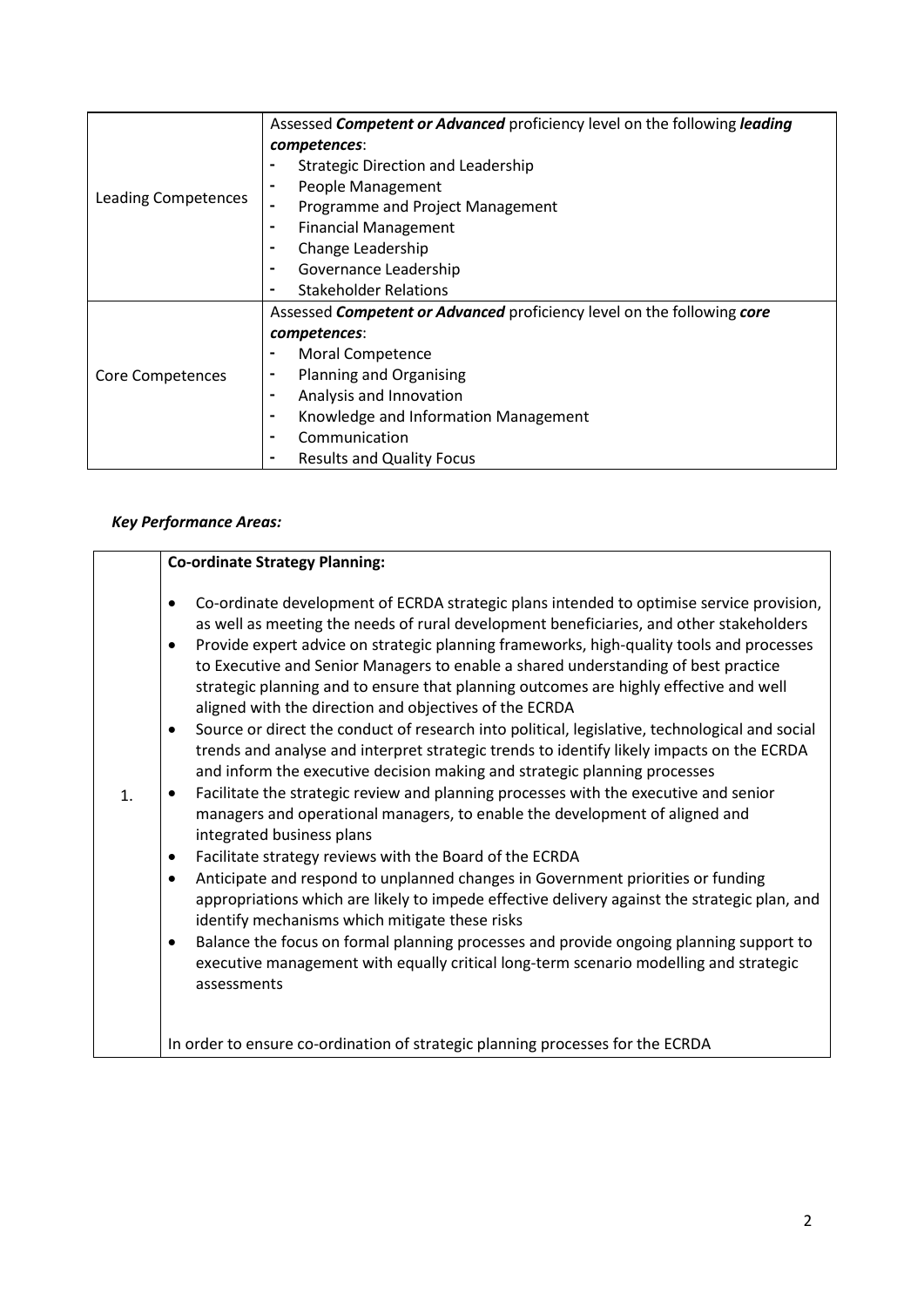|    | Co-ordinate Annual Performance Planning, Monitoring and Reporting:                                                                                                                                                                                                                                                                                                                                                                                                                                                                                                                                                                                                                                                                                                                                                                                                                                                                                                                                                                                                                                                               |
|----|----------------------------------------------------------------------------------------------------------------------------------------------------------------------------------------------------------------------------------------------------------------------------------------------------------------------------------------------------------------------------------------------------------------------------------------------------------------------------------------------------------------------------------------------------------------------------------------------------------------------------------------------------------------------------------------------------------------------------------------------------------------------------------------------------------------------------------------------------------------------------------------------------------------------------------------------------------------------------------------------------------------------------------------------------------------------------------------------------------------------------------|
| 2. | Co-ordinate development of annual performance plans that incorporate goals and<br>$\bullet$<br>objectives that work towards the strategic direction of the ECRDA<br>Co-ordinate processes to ensure that the development of annual performance plans are<br>$\bullet$<br>in sync, and meet the standards and timelines of National and Provincial Treasury,<br>Provincial Legislature, and the expectations of the ECRDA Board and other stakeholders<br>Coordinate the preparation of annual operating plans in consultation with divisional<br>$\bullet$<br>executives and regional director<br>Draft annual calendar for the approval of the CEO (and Board) and prepare processes to<br>$\bullet$<br>facilitate the timely implementation of the matters outlined in the annual calendar<br>Provide technical support to the CEO by preparing annual performance planning meeting<br>$\bullet$<br>agenda and supporting materials                                                                                                                                                                                            |
|    | In order to ensure the annual performance planning processes are carried out in a timely<br>manner that meet standards of principals and stakeholders                                                                                                                                                                                                                                                                                                                                                                                                                                                                                                                                                                                                                                                                                                                                                                                                                                                                                                                                                                            |
|    | <b>Co-ordinate syncing of Programmes and Performance Agreements:</b>                                                                                                                                                                                                                                                                                                                                                                                                                                                                                                                                                                                                                                                                                                                                                                                                                                                                                                                                                                                                                                                             |
| 3. | Co-ordinate, and provide technical assistance to the development of strategic objectives<br>$\bullet$<br>of senior managers in sync with the individual performance agreements<br>Provide quality assurance to performance agreements of senior managers in terms of the<br>$\bullet$<br>alignment of their individual performance objectives with the overall strategic objectives<br>of the ECRDA<br>Provide quality assurance to performance agreements of senior managers in terms of the<br>$\bullet$<br>SMART-ness of the performance objectives (i.e. Specific, Measurable, Attainable, Realistic,<br>Timed)<br>Provide quality assurance to performance agreements of senior managers in terms of<br>meeting the minimum required / expected performance (i.e. performance equals to<br>annual salary)<br>Provide quality assurance to performance agreements of senior managers in terms of<br>$\bullet$<br>explicitly outlining potential performance above expected levels (i.e. performance that<br>exceed salaried level, and that may be rated at levels that attract / warrant rewarding<br>additional to salary) |
|    | In order to ensure the alignment of individual performance agreements of executive and<br>senior managers to Annual Performance Plans of the ECRDA                                                                                                                                                                                                                                                                                                                                                                                                                                                                                                                                                                                                                                                                                                                                                                                                                                                                                                                                                                               |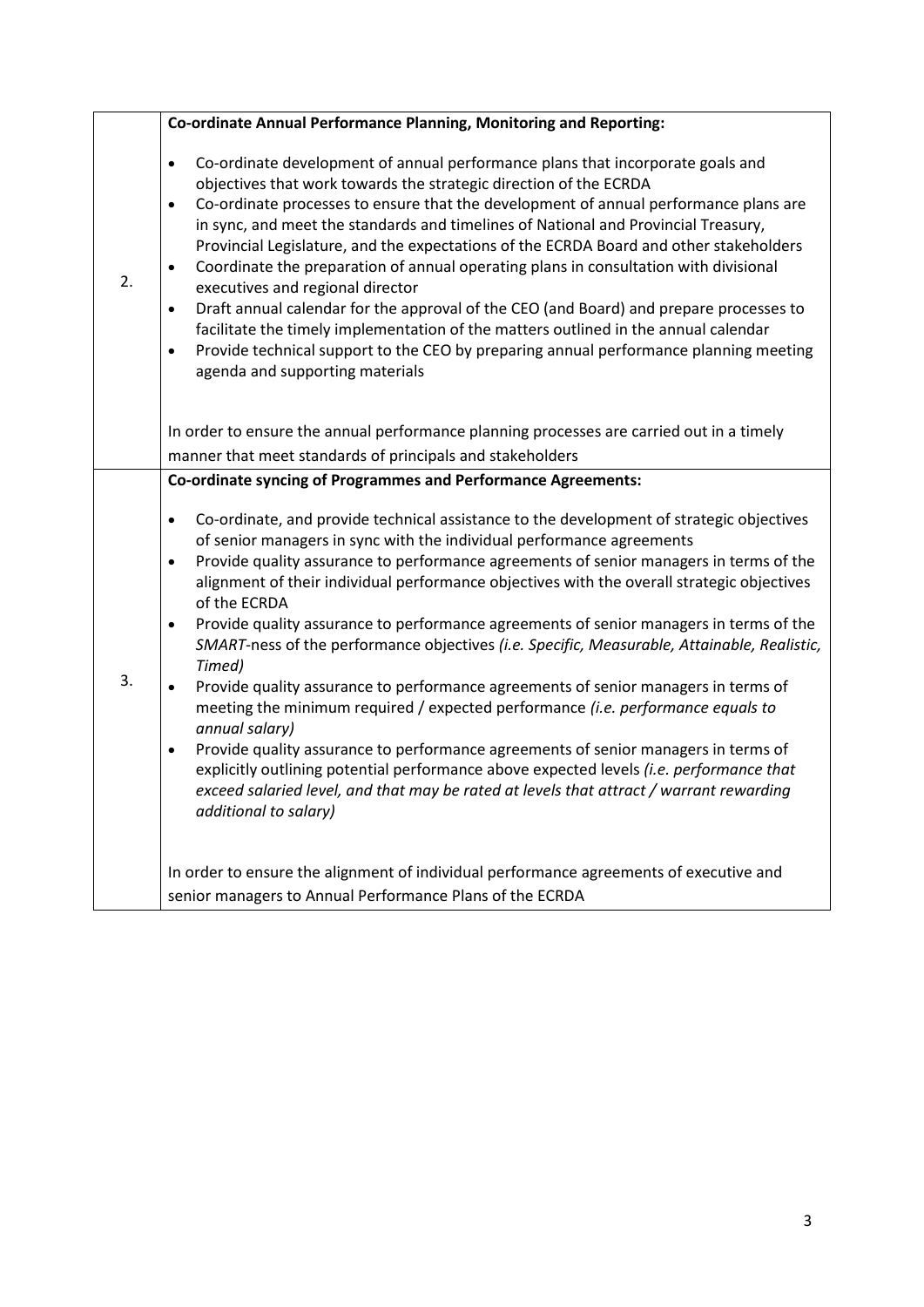|    | <b>CEO and Management Relations:</b>                                                                                                                                                                                                                                                                                                                                                                                                                                                                                                                                                                                                                                                                                                                                                                                                                                                                                                                                  |
|----|-----------------------------------------------------------------------------------------------------------------------------------------------------------------------------------------------------------------------------------------------------------------------------------------------------------------------------------------------------------------------------------------------------------------------------------------------------------------------------------------------------------------------------------------------------------------------------------------------------------------------------------------------------------------------------------------------------------------------------------------------------------------------------------------------------------------------------------------------------------------------------------------------------------------------------------------------------------------------|
| 4. | Keep the CEO fully informed of all important issues and aspects of the ECRDA's<br>$\bullet$<br>performance, opportunities and trends, positive or negative<br>Ensure sufficient and appropriate information is forwarded to the CEO throughout the<br>$\bullet$<br>year to effectively assess strategy implementation and operational issues, and<br>performance indicators and outcomes<br>Attend all Executive and other management meetings called during the year, and ensure<br>$\bullet$<br>provision of high-level Secretariat support to both<br>Place on the agenda for meetings of Executives and other management any matter<br>$\bullet$<br>relating to the ECRDA's business which should be discussed, including but not limited to<br>the matters stated to be decided by or referred to the Board<br>Ensure decisions of CEO, Executive and other management are fully, promptly and<br>$\bullet$<br>properly carried out, with the required follow-up |
|    | In order to ensure fruitful relations with the CEO, Executives and management in providing<br>secretariat support and decisions' implementation follow-up                                                                                                                                                                                                                                                                                                                                                                                                                                                                                                                                                                                                                                                                                                                                                                                                             |
|    | <b>Progress performance reporting:</b>                                                                                                                                                                                                                                                                                                                                                                                                                                                                                                                                                                                                                                                                                                                                                                                                                                                                                                                                |
| 5. | Identify opportunities and drive changes to improve implementation and evaluation of<br>$\bullet$<br>strategic and business planning processes in the ECRDA to enable better performance<br>tracking and reporting capacity<br>Engage to monitor trends, performance and progress against the strategic plan and<br>$\bullet$<br>evaluate further support which may be required to ensure delivery against the plan<br>Oversee statutory and periodic reporting on progress towards business objectives and<br>$\bullet$<br>discuss future directions<br>Scope, conduct and provide feedback related to confidential research activities or<br>$\bullet$<br>feasibility studies<br>Facilitate the submission of reports to the Board, shareholder, Provincial and National<br>$\bullet$<br>Treasury, and Provincial Legislature                                                                                                                                       |
|    | In order to ensure the monitoring of strategy implementation and performance outcomes<br>through accurate, timely, and statutory performance reporting                                                                                                                                                                                                                                                                                                                                                                                                                                                                                                                                                                                                                                                                                                                                                                                                                |
|    | <b>Annual reporting:</b>                                                                                                                                                                                                                                                                                                                                                                                                                                                                                                                                                                                                                                                                                                                                                                                                                                                                                                                                              |
| 6. | Oversee collation of all the necessary information from business units<br>$\bullet$<br>Analyse all quarterly reports and consolidate into an annual report<br>$\bullet$<br>Coordinate the submission of annual report to the Board for approval<br>٠<br>Develop draft annual report<br>Facilitate presentation of annual report to Provincial Legislature and relevant portfolio<br>٠<br>committees, as necessary                                                                                                                                                                                                                                                                                                                                                                                                                                                                                                                                                     |
|    | In order to ensure statutory reporting on performance against strategic objectives and budget<br>for the ECRDA                                                                                                                                                                                                                                                                                                                                                                                                                                                                                                                                                                                                                                                                                                                                                                                                                                                        |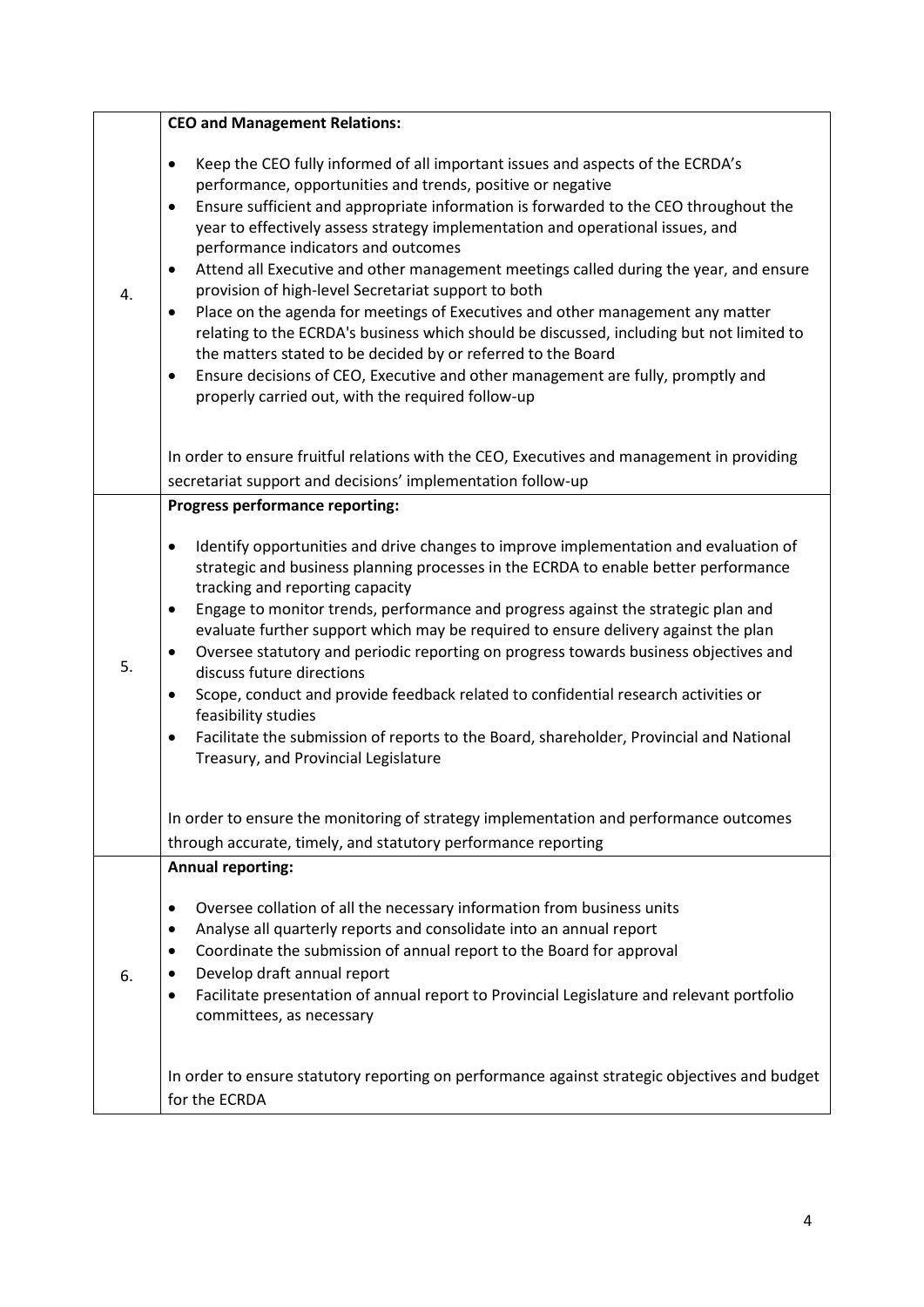|     | <b>Key relationships:</b>                                                                                                                                                                                                                                                                                                                                                                                                                                                                                                                  |  |
|-----|--------------------------------------------------------------------------------------------------------------------------------------------------------------------------------------------------------------------------------------------------------------------------------------------------------------------------------------------------------------------------------------------------------------------------------------------------------------------------------------------------------------------------------------------|--|
| 7.  | Establish professional networks and relationships to maintain currency of issues; share<br>٠<br>ideas, tools and learnings; leverage intelligence; and collaborate on common responses to<br>emerging issues<br>Leverage continuous improvements in planning approaches, tools or processes<br>٠<br>Negotiate and approve contracts and service level agreements related to Office of the<br><b>CEO</b><br>Manage contracts and monitor provision of services to ensure compliance with contracts<br>$\bullet$<br>and service arrangements |  |
|     | In order to ensure application of updated tools and learnings to enhance the quality of                                                                                                                                                                                                                                                                                                                                                                                                                                                    |  |
|     | strategic planning and implementation within the ECRDA                                                                                                                                                                                                                                                                                                                                                                                                                                                                                     |  |
|     | <b>Subsidiary oversight:</b>                                                                                                                                                                                                                                                                                                                                                                                                                                                                                                               |  |
| 8.  | Oversee the deployment and implementation of systems used for subsidiaries oversight<br>$\bullet$<br>Oversee the retention of accountants and lawyers who are able to maintain the ECRDA's<br>reporting systems on subsidiaries<br>Provide the CEO and Board with up-to-date technical information to and from subsidiaries                                                                                                                                                                                                                |  |
|     | In order to ensure effective subsidiary oversight on the technical level for the ECRDA                                                                                                                                                                                                                                                                                                                                                                                                                                                     |  |
|     | <b>Research and Development:</b>                                                                                                                                                                                                                                                                                                                                                                                                                                                                                                           |  |
| 9.  | Oversee the deployment and implementation of systems used for economic intelligence<br>$\bullet$<br>Oversee the deployment and implementation of systems used for knowledge<br>$\bullet$<br>management<br>Oversee the deployment and implementation of systems used for research and<br>innovation<br>Oversee the deployment and implementation of systems and measures used for business<br>$\bullet$<br>development<br>Provide the CEO and Board with up-to-date technical information on research and<br>development                    |  |
|     |                                                                                                                                                                                                                                                                                                                                                                                                                                                                                                                                            |  |
|     | In order to ensure effective research and development for the ECRDA                                                                                                                                                                                                                                                                                                                                                                                                                                                                        |  |
| 10. | <b>Enterprise risk and integrity management:</b><br>Oversee the deployment and implementation of systems used for risk planning,<br>$\bullet$<br>implementation, reporting, governance, and management<br>Oversee the deployment and implementation of systems used for business continuity<br>$\bullet$<br>planning<br>Oversee the deployment and implementation of systems used for integrity management<br>(ethics)<br>Oversee the deployment and implementation of systems and measures used for<br>٠<br>compliance management         |  |
|     | In order to ensure executive and administrative support for enterprise risk management for<br>the ECRDA                                                                                                                                                                                                                                                                                                                                                                                                                                    |  |